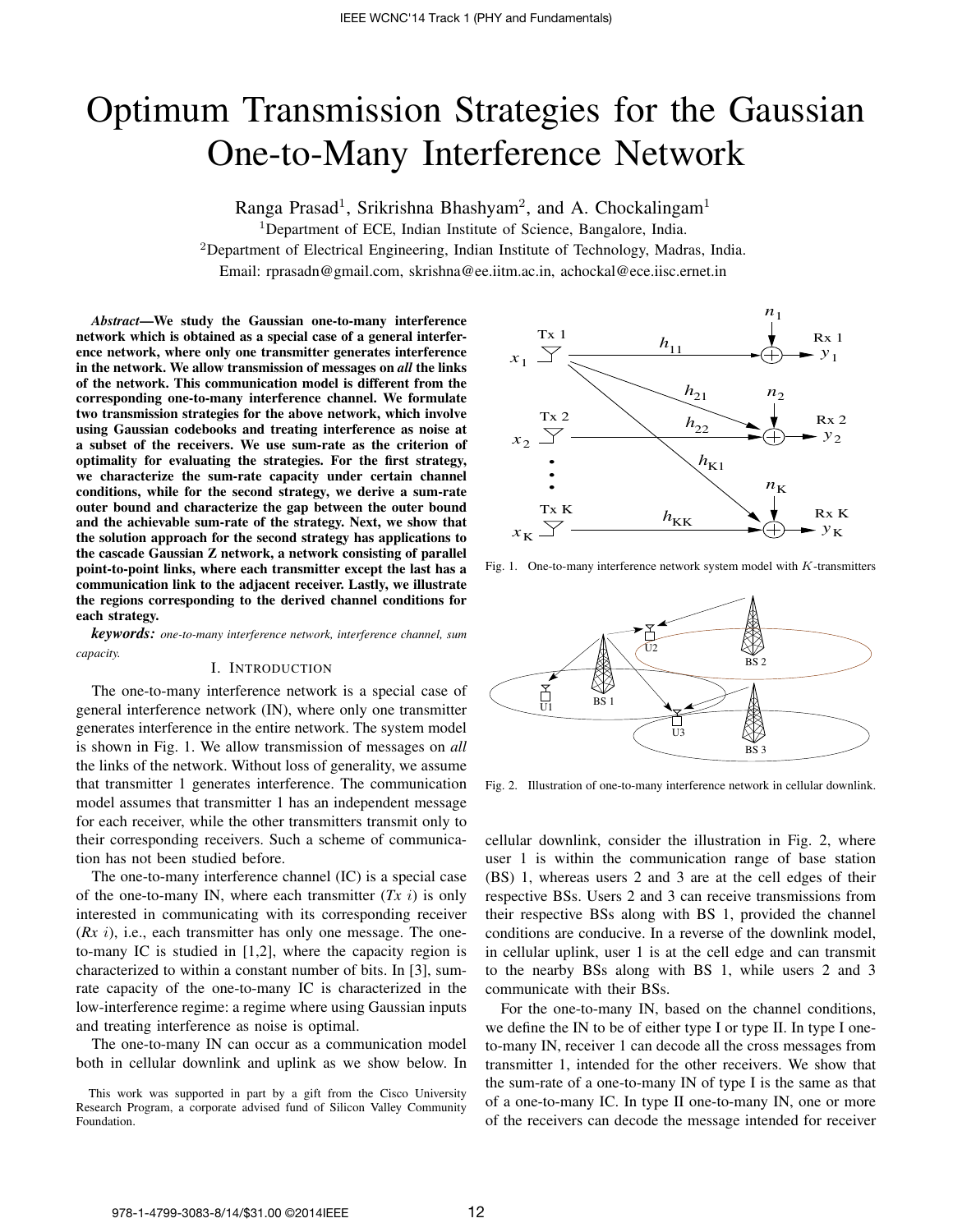| No. | Strategy                                                                                                                            |  |  |
|-----|-------------------------------------------------------------------------------------------------------------------------------------|--|--|
|     | $\mathcal{O}1$ Transmitter 1 transmits only to receiver 1 and inter-<br>ference at the other receivers is treated as noise.         |  |  |
|     | $\mathcal{O}2$ Transmitter 1 transmits only to receiver $r, r \neq 1$ , and<br>interference at other receivers is treated as noise. |  |  |
|     |                                                                                                                                     |  |  |

|                                            | 1731212 L |  |  |
|--------------------------------------------|-----------|--|--|
| TRANSMISSION STRATEGIES FOR ONE-TO-MANY IN |           |  |  |

1. We show that the sum-rate of a one-to-many IN of type II is the same as that the one-to-many IN obtained by eliminating receiver 1. We define the transmission strategies for this network in Table I. All strategies use Gaussian codebooks and interference at a subset of receivers is treated as noise. As for the choice of strategies  $O1$  and  $O2$ , we recognize that any transmission from receiver 1 has repercussions at all the receivers. Thus, it is of interest to know when a transmission from receiver 1 to any single receiver is sum-rate optimal.

The analysis of specific transmission strategies for oneto-many IN that are sum-rate optimal is also of interest in the study of half-duplex relay networks [4]. In half-duplex relay networks, the set of transmitters and receivers form an interference network, at any given time instant, including as a special case the one-to-many IN. See [4] for examples of such networks used in optimization of unicast information flow in multistage decode-and-forward relay networks.

The sum-rate at all the receivers is used as the criterion for optimality. We use a 3 transmitter one-to-many IN to analyze the different strategies. For strategy  $\mathcal{O}_1$ , we characterize the sum-rate capacity under certain channel conditions, and for strategy  $O2$ , we characterize the gap between the achievable sum-rate and a sum-rate outer bound. Lastly, we show that the solution to strategy  $O2$  has applications to the cascade Gaussian Z network, a network consisting of parallel pointto-point links, where each transmitter except the last has a communication link to the adjacent receiver. As before, we consider messages on all links of this network.

The rest of the paper is organized as follows. The system model is presented in Section II. We discuss the classification of one-to-many IN in Section III. In Section IV, we analyze the two strategies defined earlier. We discuss the applications to the cascade Gaussian Z network in Section V. Some numerical computations regarding the optimality of the strategies are presented in Section VI. Conclusions are presented in Section VII.

### II. SYSTEM MODEL

As shown in Fig. 1, the one-to-many IN with  $K$  transmitters is characterized by the following input-output equations

$$
y_1 = h_{11}\tilde{x}_1 + n_1 \tag{1}
$$

$$
y_i = h_{i1} \tilde{x}_1 + h_{ii} \tilde{x}_i + n_i, \quad i = 2, 3, ..., K,
$$
 (2)



Fig. 3. One-to-many interference network with 3 transmitters in standard form.

where  $\tilde{x}_t$  is<sup>1</sup> the transmitted symbol by transmitter t,  $h_{rt}$ denotes the complex channel gain from transmitter  $t$  to receiver r, and  $n_r$  is the additive complex Gaussian noise at the receivers.  $h_{ii}$  are known as the direct channels, while  $h_{i1}$  are the cross channels,  $i = 2, \ldots, K$ . The additive noise  $n_r$  is a circularly symmetric complex Gaussian (CSCG) random variable with unit variance, i.e.,  $n_r \sim \mathcal{CN}(0, 1), r = 1, 2, \ldots, K$ . Transmitter t is subject to a power constraint  $\mathbb{E}[|\tilde{x}_t|^2] \leq \tilde{P}_t$ .

We analyze the 3-transmitter one-to-many interference network written in standard form [5]:

$$
y_1 = x_1 + n_1 \tag{3}
$$

$$
y_2 = c x_1 + x_2 + n_2 \tag{4}
$$

$$
y_3 = dx_1 + x_3 + n_3, \t(5)
$$

where we have used  $c = h_{21} / h_{11}$ ,  $d = h_{31} / h_{11}$ ,  $x_i = h_{ii} \tilde{x}_i$ , and  $P_i = |h_{ii}|^2 \tilde{P}_i$  are the new power constraints. As shown in Fig. 3, the 3-transmitter one-to-many IN has five independent messages,  $W_{11}$ ,  $W_{21}$ ,  $W_{31}$ ,  $W_{22}$  and  $W_{33}$ , where  $W_{ij}$  is the message transmitted from transmitter  $j$  to receiver  $i$ .

#### III. CLASSIFICATION OF ONE-TO-MANY IN

We introduce some terminology useful in deriving the results in this section. Let  $y_i^n$  denote the vector of received symbols of length *n* at receiver *i*. Let  $\mathbf{x}_i^n$  denote the *n* length vector of transmitted symbols at transmitter  $i$ . By Fano's inequality, we have

$$
H(W_{ii} | \mathbf{y}_i^n) \leq n\epsilon_n, \quad i = 1, 2, 3
$$
  

$$
H(W_{j1} | \mathbf{y}_j^n) \leq n\epsilon_n, \quad j = 2, 3,
$$

where  $\epsilon_n \to 0$  as  $n \to \infty$ .

A one-to-many IN is said to be stochastically degraded if its conditional marginal distributions are the same as that of a physically degraded IN. Since the error probabilities  $Pr(\hat{W}_{11} \neq W_{11})$  and  $Pr((\hat{W}_{i1}, \hat{W}_{ii}) \neq (W_{i1}, \hat{W}_{ii}))$  depend only on the conditional marginal distributions  $p(y_1 | x_1)$  and

<sup>&</sup>lt;sup>1</sup>We use the following notation: lowercase letters for scalars and boldface lowercase letters for vectors. [·] denotes complex conjugation and  $\mathbb{E}\{\cdot\}$ denotes the expectation operation.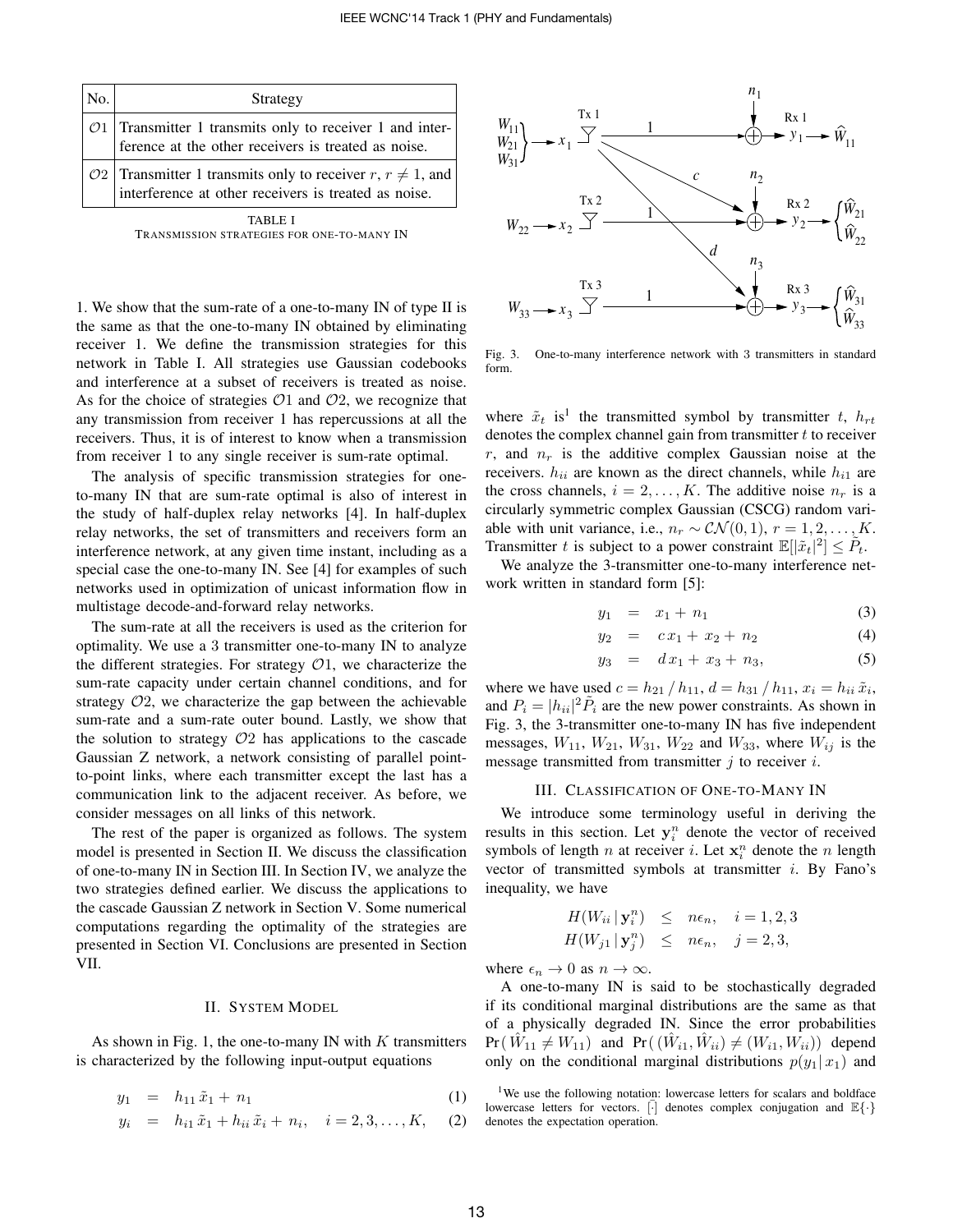$p(y_i | x_1, x_i), i = 2, \dots, K$ , the capacity region of the stochastically degraded one-to-many IN is the same as that of the corresponding physically degraded IN.

*Definition* 1*.* We define a one-to-many IN to be of *type I* if  $|c|^2 \leq 1$  *and*  $|d|^2 \leq 1$ .

*Definition* 2*.* We define a one-to-many IN to be of *type II* if,  $|c|^2 \geq 1$ , or  $|d|^2 \geq 1$  or both.

From the above definitions, it is clear that any general oneto-many IN can be classified into a one-to-many IN of either type I or type II.

## *A. Implications of type I one-to-many IN*

Consider the following set of equations.

$$
y_2 = cx_1 + x_2 + n_2
$$
  
=  $c(x_1 + \tilde{n}_1) + x_2 + \tilde{n}_2,$  (6)

where  $\tilde{n}_1 \sim \mathcal{CN}(0, 1)$  and  $\tilde{n}_2 \sim \mathcal{CN}(0, 1 - |c|^2)$ . Since the variance of  $\tilde{n}_2$  cannot be negative, we have the necessary condition  $|c|^2 \le 1$ . From (6), if  $|c|^2 \le 1$ , we have

$$
I(W_{21}\,;\,{\bf y}_2^n\,|\,{\bf x}_2^n)\quad\leq\quad I(W_{21}\,;\,{\bf y}_1^n)
$$

Therefore, using the independence of  $x_2^n$  and  $W_{21}$ , we have

$$
H(W_{21} | \mathbf{y}_1^n) \leq H(W_{21} | \mathbf{y}_2^n, \mathbf{x}_2^n)
$$
  
\n
$$
\leq H(W_{21} | \mathbf{y}_2^n) \leq n\epsilon_n.
$$
 (7)

Similarly, if  $|d|^2 \leq 1$ , we have

$$
H(W_{31} | \mathbf{y}_1^n) \leq H(W_{31} | \mathbf{y}_3^n) \leq n\epsilon_n.
$$
 (8)

From  $(7)$  and  $(8)$ , we have shown that in type I one-to-many IN, receiver 1 can decode  $W_{21}, W_{31}$ . The sum-rate can now be bounded as follows

$$
nS \leq H(W_{11}, W_{21}, W_{31}) + H(W_{22}) + H(W_{33})
$$
  
\n
$$
= I(\mathbf{x}_1^n; \mathbf{y}_1^n) + H(W_{11}, W_{21}, W_{31} | \mathbf{y}_1^n) + I(\mathbf{x}_2^n; \mathbf{y}_2^n)
$$
  
\n
$$
+ H(W_{22} | \mathbf{y}_2^n) + I(\mathbf{x}_3^n; \mathbf{y}_3^n) + H(W_{33} | \mathbf{y}_3^n)
$$
  
\n
$$
= \sum_{i=1}^3 I(\mathbf{x}_i^n; \mathbf{y}_i^n) + H(W_{11} | \mathbf{y}_1^n) + H(W_{21} | \mathbf{y}_1^n, W_{11})
$$
  
\n
$$
+ H(W_{31} | \mathbf{y}_1^n, W_{21}, W_{31}) + H(W_{22} | \mathbf{y}_2^n) + H(W_{33} | \mathbf{y}_3^n)
$$
  
\n
$$
\leq \sum_{i=1}^3 I(\mathbf{x}_i^n; \mathbf{y}_i^n) + H(W_{11} | \mathbf{y}_1^n) + H(W_{21} | \mathbf{y}_1^n)
$$
  
\n
$$
+ H(W_{31} | \mathbf{y}_1^n) + H(W_{22} | \mathbf{y}_2^n) + H(W_{33} | \mathbf{y}_3^n)
$$
  
\n
$$
\leq I(\mathbf{x}_1^n; \mathbf{y}_1^n) + I(\mathbf{x}_2^n; \mathbf{y}_2^n) + I(\mathbf{x}_3^n; \mathbf{y}_3^n) + 5\epsilon_n, \quad (10)
$$

where in  $(9)$ , we have used the fact that removing conditioning cannot reduce the conditional differential entropy, (10) follows from (7), (8) and Fano's inequality and as  $n \to \infty$ ,  $\epsilon_n \to 0$ . Note that (10) represents the sum-rate capacity of the oneto-many IC. From (10), we conclude that we can set  $W_{21}$  =  $W_{31} = \phi$  (without loss of sum-rate).

In summary, the sum-rate capacity for a type I one-to-many IN is same as that of the corresponding one-to-many IC.

*B. Implications of type II one-to-many IN*

Let  $\tilde{y}_2 = c x_1 + n_2$ . If  $|c|^2 \ge 1$ , we have

$$
I(W_{11} ; \mathbf{y}_1^n) \leq I(W_{11} ; \tilde{\mathbf{y}}_2^n) = I(W_{11} ; c \mathbf{x}_1^n + \mathbf{n}_2^n)
$$
  
=  $I(W_{11} ; \mathbf{y}_2^n | \mathbf{x}_2^n).$ 

Thus,

$$
H(W_{11} | \mathbf{y}_2^n, \mathbf{x}_2^n) \leq H(W_{11} | \mathbf{y}_1^n) \leq n\epsilon_n. \quad (11)
$$

From (11), we have shown that if  $|c|^2 \geq 1$ , receiver 2 can decode  $W_{11}$  given  $x_2^n$ . Assume  $|c|^2 \ge 1$ , and further assume that  $|c|^2 \ge |d|^2$ . Let  $\tilde{y}_3 = d x_1 + n_3$ . Then, we have

$$
I(W_{31} ; \tilde{\mathbf{y}}_3^n) \leq I(W_{31} ; \tilde{\mathbf{y}}_2^n)
$$
  

$$
I(W_{31} ; \mathbf{y}_3^n | \mathbf{x}_3^n) \leq I(W_{31} ; \mathbf{y}_2^n | \mathbf{x}_2^n).
$$

Therefore,

$$
H(W_{31} | \mathbf{y}_2^n, \mathbf{x}_2^n) \leq H(W_{31} | \mathbf{y}_3^n, \mathbf{x}_3^n) \leq n\epsilon_n. (12)
$$

The sum-rate can now be bounded as follows

$$
nS \leq H(W_{11}, W_{21}, W_{31}, W_{22}) + H(W_{33})
$$
  
\n
$$
= I(\mathbf{x}_1^n, \mathbf{x}_2^n; \mathbf{y}_2^n) + H(W_{11}, W_{21}, W_{31}, W_{22} | \mathbf{y}_2^n)
$$
  
\n
$$
+ I(\mathbf{x}_3^n; \mathbf{y}_3^n) + h(\mathbf{x}_3^n | \mathbf{y}_3^n)
$$
  
\n
$$
= I(\mathbf{x}_1^n, \mathbf{x}_2^n; \mathbf{y}_2^n) + h(\mathbf{x}_2^n | \mathbf{y}_2^n) + H(W_{21} | \mathbf{y}_2^n, \mathbf{x}_2^n)
$$
  
\n
$$
+ H(W_{11} | \mathbf{y}_2^n, \mathbf{x}_2^n, W_{21}) + H(W_{31} | \mathbf{y}_2^n, \mathbf{x}_2^n, W_{11}, W_{21})
$$
  
\n
$$
\leq I(\mathbf{x}_1^n, \mathbf{x}_2^n; \mathbf{y}_2^n) + h(\mathbf{x}_2^n | \mathbf{y}_2^n) + H(W_{21} | \mathbf{y}_2^n)
$$
  
\n
$$
+ H(W_{11} | \mathbf{y}_2^n, \mathbf{x}_2^n) + H(W_{31} | \mathbf{y}_2^n, \mathbf{x}_2^n)
$$
  
\n
$$
+ I(\mathbf{x}_3^n; \mathbf{y}_3^n) + h(\mathbf{x}_3^n | \mathbf{y}_3^n)
$$
  
\n
$$
\leq I(\mathbf{x}_1^n, \mathbf{x}_2^n; \mathbf{y}_2^n) + I(\mathbf{x}_3^n; \mathbf{y}_3^n) + 5\epsilon_n,
$$
  
\n(14)

where in  $(13)$ , we have used the fact that removing conditioning cannot reduce the conditional entropy, and (14) follows from (11), (12) and Fano's inequality. As  $n \to \infty$ ,  $\epsilon_n \to 0$ .

Using similar steps as above, it can be shown that when  $|d|^2 \geq 1$  and  $|d|^2 \geq |c|^2$ , the following are true, respectively,

$$
H(W_{11} | \mathbf{y}_3^n, \mathbf{x}_3^n) \leq H(W_{11} | \mathbf{y}_1^n) \leq n\epsilon_n
$$
  

$$
H(W_{21} | \mathbf{y}_3^n, \mathbf{x}_3^n) \leq H(W_{21} | \mathbf{y}_2^n, \mathbf{x}_2^n) \leq n\epsilon_n,
$$

and receiver 3 can decode  $W_{11}$ ,  $W_{21}$  given  $x_3^n$ . The sum-rate in this case is bounded as

$$
nS \leq I(\mathbf{x}_2^n; \mathbf{y}_2^n) + I(\mathbf{x}_1^n, \mathbf{x}_3^n; \mathbf{y}_3^n) + 5\epsilon_n. \tag{15}
$$

From the above arguments, it is clear that, if either  $|c|^2 \ge 1$ or  $|d|^2 \ge 1$ , or both, we can set  $W_{11} = \phi$  without any loss in sum-rate. Since  $W_{11}$  is the only message intended for receiver 1, this is equivalent to removing receiver 1 from the IN.

In summary, the sum-rate of a one-to-many IN of type II is equivalent to the sum-rate of the channel shown in Fig. 4.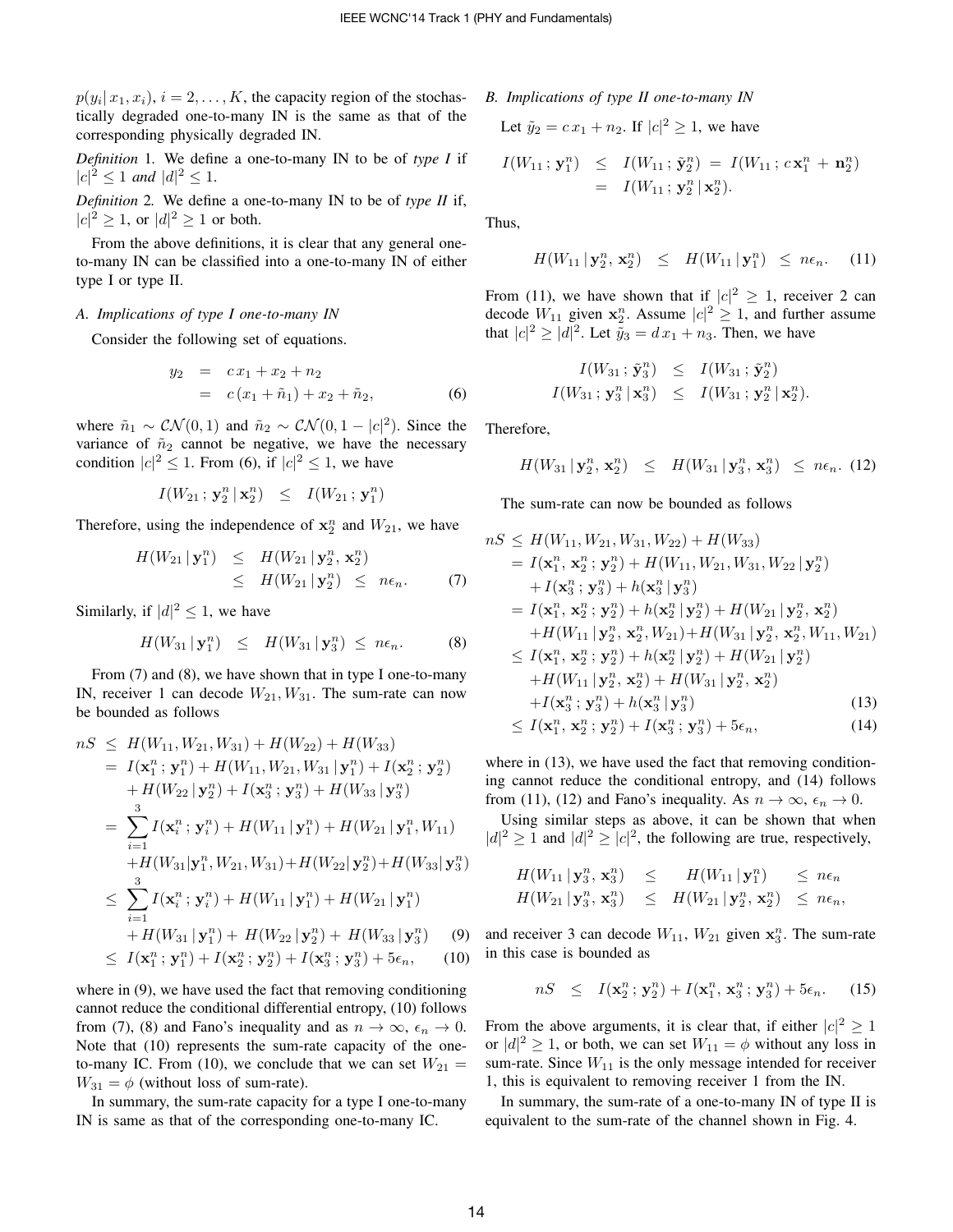

Fig. 4. Equivalent sum-rate representation of type II one-to-many interference network with 3 transmitters

## IV. ANALYSIS OF STRATEGIES FOR 3-TRANSMITTER ONE-TO-MANY INTERFERENCE NETWORK

## *A. Optimality of Strategy* O1

Here, we are interested in a region where each transmitter communicates with its corresponding receiver using Gaussian inputs and interference at receivers 2 and 3 is treated as noise. This is referred to in the IC literature as the *low-interference* or the *noisy-interference* regime.

*Theorem* 1*.* The sum-rate capacity is achieved by transmitting on the direct channels and treating interference as noise when

$$
\frac{|c|^2}{|c|^2 P_1 + 1} + \frac{|d|^2}{|d|^2 P_1 + 1} \le \frac{1}{P_1 + 1} \tag{16}
$$

*Proof:* Let  $|c|^2 \leq 1$ ,  $|d|^2 \leq 1$ . By definition, this constitutes a one-to-many IN of type I. From Section III-A, we know that the sum-rate of a one-to-many IN of type I is the same as that of a corresponding one-to-many IC. The theorem follows from the characterization of the lowinterference regime for the one-to-many IC in [3, Theorem 5]. Lastly, it is not difficult to verify that (16) does not violate the condition for type I one-to-many IN, i.e.,  $|c|^2 \le 1$  and  $|d|^2 \leq 1.$  $\Box$ 

## *B. Optimality of Strategy* O2

In strategy  $O2$ , transmitter 1 communicates solely with either receiver 2 or receiver 3, with the interference at the other receiver treated as noise. Thus, we can equivalently consider the channel shown in Fig. 4. In the following theorem, we derive a sum-rate outer bound for the one-to-many IN and characterize the gap between the outer bound and the sumrate of strategy  $O2$ .

*Theorem* 2*.* When transmitter 1 transmits to receiver 2 and interference at receiver 3 is treated as noise, if

$$
|c|^2 \ge 1
$$
, and  $|d|^2 \le \frac{|c|^2|\rho|^2}{(1+P_2)^2}$ , (17)

then the gap between the sum-rate outer bound and the sumrate of the above strategy is given by

$$
\log\left(\frac{1-(1+P_2)^{-1}|\rho|^2}{1-|\rho|^2}\right),\tag{18}
$$

where  $\rho$  is a constant with  $|\rho| \in [0, 1]$ .

*Proof:* We assume  $|c|^2 \ge 1$  and further that  $|c|^2 \ge |d|^2$ in the rest of the proof. Note that this belongs to a type II one-to-many IN and the sum-rate is bounded as (14).

We use genie-aided bounding techniques to derive the optimality of strategy  $O2$ . Specifically, we use the concept of *useful genie* and *smart genie* introduced in [3] to obtain an outer bound on the sum-rate of the one-to-many IN. Let a genie provide the following side information to receiver 2:

$$
s_2 = dx_1 + \eta z_2, \t\t(19)
$$

where  $z_2 \sim \mathcal{CN}(0, 1)$  and  $\eta$  is a positive real number. We allow  $z_2$  to be correlated to  $n_2$  with correlation coefficient  $\rho$ .

A genie is said to be useful if it results in a genie-aided channel whose sum-rate capacity is achieved by Gaussian inputs, i.e., the sum-rate capacity of the genie-aided channel equals  $I(x_{1G}, x_{2G}; y_{2G}, s_{2G}) + I(x_{3G}; y_{3G})$ , where  $x_{iG} \sim$  $\mathcal{CN}(0, P_i)$ ,  $y_{iG}$ ,  $s_{2G}$  are  $y_i$  and  $s_2$  with  $x_j = x_{iG}$ ,  $\forall i, j$ .

*Lemma* 1*.* (Useful Genie) The sum-rate capacity of the genieaided channel with side information (19) given to receiver 2 is achieved by using Gaussian inputs and by treating interference as noise at other receivers, if the following condition holds:

$$
\eta^2 \leq 1,\tag{20}
$$

and the sum-rate of the genie-aided channel is bounded as

$$
S \leq I(x_{1G}, x_{2G}; y_{2G}, s_{2G}) + I(x_{3G}; y_{3G}). \quad (21)
$$

*Proof:* From (14), the sum-rate of the genie-aided channel is bounded as

$$
S - 5\epsilon_n \leq I(\mathbf{x}_1^n, \mathbf{x}_2^n; \mathbf{y}_2^n, \mathbf{s}_2^n) + I(\mathbf{x}_3^n; \mathbf{y}_3^n)
$$
  
\n
$$
= I(\mathbf{x}_1^n, \mathbf{x}_2^n; \mathbf{s}_2^n) + I(\mathbf{x}_1^n, \mathbf{x}_2^n; \mathbf{y}_2^n | \mathbf{s}_2^n) + I(\mathbf{x}_3^n; \mathbf{y}_3^n)
$$
  
\n
$$
= h(\mathbf{s}_2^n) - h(\mathbf{s}_2^n | \mathbf{x}_1^n, \mathbf{x}_2^n) + h(\mathbf{y}_2^n | \mathbf{s}_2^n)
$$
  
\n
$$
- h(\mathbf{y}_2^n | \mathbf{s}_2^n, \mathbf{x}_1^n, \mathbf{x}_2^n) + h(\mathbf{y}_3^n) - h(\mathbf{y}_3^n | \mathbf{x}_3^n)
$$
  
\n
$$
= h(\mathbf{s}_2^n) - h(\eta \mathbf{z}_2^n) + h(\mathbf{y}_2^n | \mathbf{s}_2^n)
$$
  
\n
$$
- h(\mathbf{n}_2^n | \mathbf{z}_2^n) + h(\mathbf{y}_3^n) - h(\mathbf{y}_3^n | \mathbf{x}_3^n)
$$
  
\n
$$
= h(\mathbf{s}_2^n) - nh(\eta z_2) + nh(y_{2G} | s_{2G})
$$
  
\n
$$
-nh(n_2 | z_2) + nh(y_{3G}) - h(\mathbf{y}_3^n | \mathbf{x}_3^n)
$$
 (22)

where in (22) we have used Lemma 1 in [3] and the fact that Gaussian inputs maximize the differential entropy for a given covariance constraint.

Thus, it remains to show that  $h(\mathbf{s}_2^n) - h(\mathbf{y}_3^n | \mathbf{x}_3^n)$  is maximized by  $x_{1G}$ . Consider the following set of equations,

$$
h(\mathbf{s}_2^n) - h(\mathbf{y}_3^n \mid \mathbf{x}_3^n) = h(d\mathbf{x}_1^n + \eta \mathbf{z}_2^n) - h(d\mathbf{x}_1^n + \mathbf{n}_3^n)
$$
  
\n
$$
\leq h(d\mathbf{x}_{1G} + \eta \mathbf{z}_2) - nh(dx_{1G} + n_3)
$$
  
\n
$$
= nh(s_{2G}) - nh(y_{3G} \mid x_{3G}),
$$

where  $(a)$  follows from condition (20) and Lemma 1 in [6], which is a special case of the extremal inequality considered in [7]. Thus, the sum-rate is bounded as (21). П

A smart genie is one which does not increase the sum-rate when Gaussian inputs are used. In this case, since the genie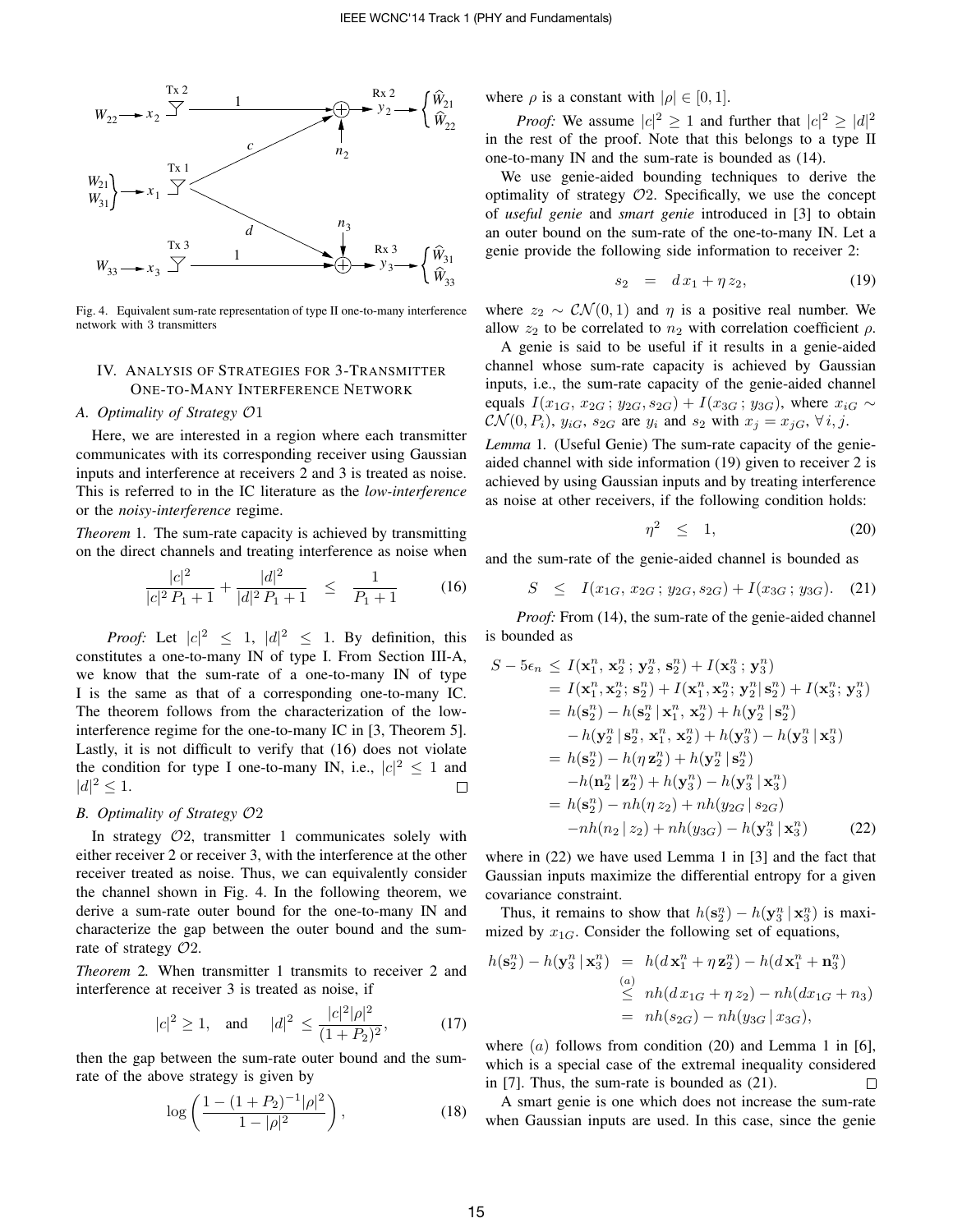does in fact increase the sum-rate, it is not smart. However, we can choose the parameters  $\rho$  and  $\eta$  to get a good sum-rate outer bound as follows. Consider

$$
I(x_{1G}, x_{2G}; y_{2G}, s_{2G})
$$
  
=  $I(x_{1G}, x_{2G}; y_{2G}) + I(x_{1G}, x_{2G}; s_{2G} | y_{2G}).$ 

The second term on the right hand side can be expanded as

$$
I(x_{1G}; s_{2G} | y_{2G}) + I(x_{2G}; s_{2G} | y_{2G}, x_{1G}).
$$

Note that

$$
I(x_{1G}; s_{2G} | y_{2G}) = I(x_{1G}; dx_{1G} + \eta z_2 | cx_{1G} + x_{2G} + n_2)
$$
  
=  $I(x_{1G}; x_{1G} + \eta z_2 / d | x_{1G} + (x_{2G} + n_2) / c).$ 

Lemma 8 in [3] says that when x, n, z are Gaussian with x being independent of the two zero-mean random variables  $n$ , z, then  $I(x; x+z | x+n) = 0$ , iff  $\mathbb{E}(z \bar{n}) = \mathbb{E}(|n|^2)$ , where  $\bar{n}$ denotes the complex conjugate of  $n$ . Thus, the above equation reduces to zero if

$$
\frac{\eta \rho}{d\bar{c}} = \frac{1+P_2}{|c|^2} \quad \Rightarrow \quad \eta \rho = \frac{d}{c}(1+P_2) \tag{23}
$$

Now, consider

$$
I(x_{2G}; s_{2G} | y_{2G}, x_{1G}) = I(x_{2G}; \eta z_2 | x_{2G} + n_2)
$$
  
=  $h(\eta z_2 | x_{2G} + n_2) - h(\eta z_2 | n_2)$   

$$
\stackrel{(a)}{=} h(\eta z_2 | x_{2G} + n_2) - h(\eta \tilde{z}_2)
$$
  
=  $\log \left( \frac{\eta^2 (1 + P_2) - \eta^2 |\rho|^2}{(1 + P_2) \eta^2 (1 - |\rho|^2)} \right)$   
=  $\log \left( \frac{1 - (1 + P_2)^{-1} |\rho|^2}{1 - |\rho|^2} \right), (24)$ 

where  $\tilde{z}_2 \sim \mathcal{CN}(0, 1 - |\rho|^2)$  and  $(a)$  follows from [3, Lemma 6]. Note that (24) represents the gap between the sum-rate outer bound and the sum-rate of strategy  $O2$ . Eliminating  $\eta$ from (20) and (23), we get  $|d|^2 \le |c|^2 |\rho|^2/(1+P_2)^2$ .  $\Box$ 

A similar result can be proved for the case where transmitter 1 transmits to receiver 3 and interference at receiver 2 is treated as noise. We summarize the results for the 3 transmitter oneto-many IN in Table II.

## V. APPLICATIONS TO CASCADE GAUSSIAN Z NETWORK

As shown in Fig. 5, we consider the cascade Gaussian Z network with three transmitters, written in standard form. It consists of three parallel point-to-point channels and each transmitter except the last has a communication link to the adjacent receiver. We allow messages on all links of the network.

The cascade Gaussian Z channel is a special case of the above network, where each transmitter is interested in communicating with its corresponding receiver. This channel model is studied in [8]. The cascade Z network with 3 transmitters is characterized by the following input-output equations

$$
y_1 = x_1 + n_1
$$
  
\n
$$
y_2 = h x_1 + x_2 + n_2
$$
  
\n
$$
y_3 = k x_2 + x_3 + n_3
$$

| Strat.         | Channel conditions                                                                              | Gap from Outer-bound                                             |  |  |
|----------------|-------------------------------------------------------------------------------------------------|------------------------------------------------------------------|--|--|
| $\mathcal{O}1$ | $\left  \frac{ c ^2(1+P_1)}{ c ^2 P_1 + 1} + \frac{ d ^2(1+P_1)}{ d ^2 P_1 + 1} \right  \leq 1$ |                                                                  |  |  |
|                | $\mathcal{O}2$ (i) $ c ^2 \geq 1$ , $ d ^2 \leq \frac{ c ^2 \rho ^2}{(1+P_2)^2}$                | $\log \left[ \frac{1 - \frac{1}{1 + P_2}}{1 -  \rho ^2} \right]$ |  |  |
|                | (ii) $ d ^2 \ge 1$ , $ c ^2 \le \frac{ d ^2  \rho ^2}{(1+P_3)^2}$                               | $\log \left[\frac{1 - \frac{1}{1 + P_3}}{1 -  \rho ^2}\right]$   |  |  |

TABLE II SUMMARY OF RESULTS FOR ONE-TO-MANY INTERFERENCE NETWORK



Fig. 5. Cascade Gaussian Z network with 3 transmitters in standard form.

It has five independent messages,  $W_{11}$ ,  $W_{21}$ ,  $W_{22}$ ,  $W_{32}$  and  $W_{33}$ . Transmitter t is subject to a power constraint  $\mathbb{E}[|x_t|^2] \leq$  $\hat{P}_t$ . We define the transmission strategies for this network in Table III.

In strategy  $CZ1$ , since transmitters 1 and 2 form a MAC at receiver 2, receiver 1 can be ignored. Likewise, in  $CZ2$ , since transmitter 1 transmits to receiver 2, and interference at receiver 1 is treated as noise, receiver 1 can be ignored. Eliminating receiver 1 from Fig. 5 results in the channel shown in Fig. 6, which is similar to the channel shown in Fig. 4. Note that the channel from transmitter 1 to receiver 2 can be normalized to 1 by modifying the power constraint at transmitter 1 from  $\hat{P}_1$  to  $|h|^2 \hat{P}_1$ . This would make the channel model of Fig. 6 identical to that in Fig. 4. The sum-rate wise optimality of the above strategies can now be bounded by directly applying Theorem 2 to Fig. 6 after bounding the sumrate.

Thus, we have shown that the solution approach for strategy O2 has applications to the cascade Gaussian Z network.

#### VI. NUMERICAL RESULTS

In this section, we numerically analyze the sum-rate outer bound for the optimality of  $O2$ , given in Theorem 2. Let the gap between the sum-rate outer bound and the achievable sumrate of strategy  $O2$  given in (24) be denoted by  $\Delta$ . Using (24)